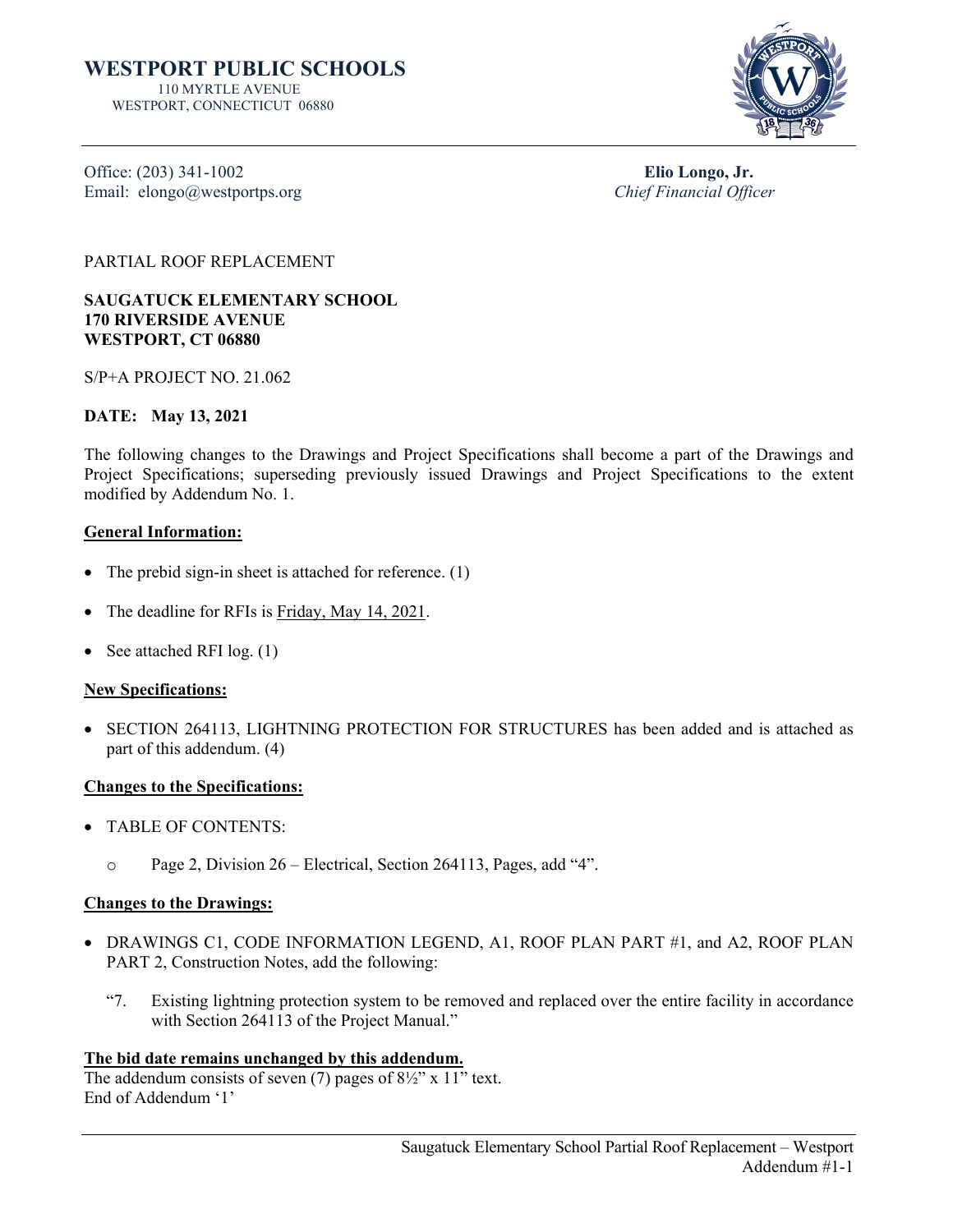

# Sign-in Sheet<br>May 12 2021

**Project: Saugatuck Elementary School**<br>10:00 AM

| <b>EMAIL</b>   | Drucellethelmport of City | Mp. 10.1000 Lape 2021 1921 01 202 | $203-744-2780$ $203$ $761$ $2118$ $203$ $648$ $382$ $\frac{1}{101}$ $\frac{1}{102}$ $\frac{1}{102}$ $\frac{1}{102}$ $\frac{1}{102}$ | Smarsholl even ted is m.com | JNICHUSOGREENWOOD-INDUSTRIALION                                               | 4754141013 Postimating@ydroofing/rom |  |  |  |  |
|----------------|---------------------------|-----------------------------------|-------------------------------------------------------------------------------------------------------------------------------------|-----------------------------|-------------------------------------------------------------------------------|--------------------------------------|--|--|--|--|
| <b>MOBILE</b>  |                           |                                   |                                                                                                                                     |                             |                                                                               |                                      |  |  |  |  |
| <b>FAX</b>     |                           | 203 73506552 203 732 7649         |                                                                                                                                     |                             |                                                                               |                                      |  |  |  |  |
| PHONE          | 40-689-258                |                                   |                                                                                                                                     | 475289 3067                 |                                                                               |                                      |  |  |  |  |
| <b>COMPANY</b> |                           |                                   | Barch Inc.                                                                                                                          | anited feating              | JESSEN JeHOLS GREEN WWD ZNDWFRSY FARISY 5147<br>GREENWOD ZNDUTRY FAR 239 5747 |                                      |  |  |  |  |
| <b>NAME</b>    | Sey Kluntz Imprid         |                                   | Here Rumptre Silkroum<br>Just Ruther                                                                                                | GRED NUMBIAN                |                                                                               |                                      |  |  |  |  |

SILVER/PETRUCELLI+ASSOCIATES Architects/Engineers/Interior Designers<br>3190 Whitney Avenue, Hamden, CT 06518-2340<br>Tel: 203 230 9007 Fax: 203 230 8247 silverpetrucelli.com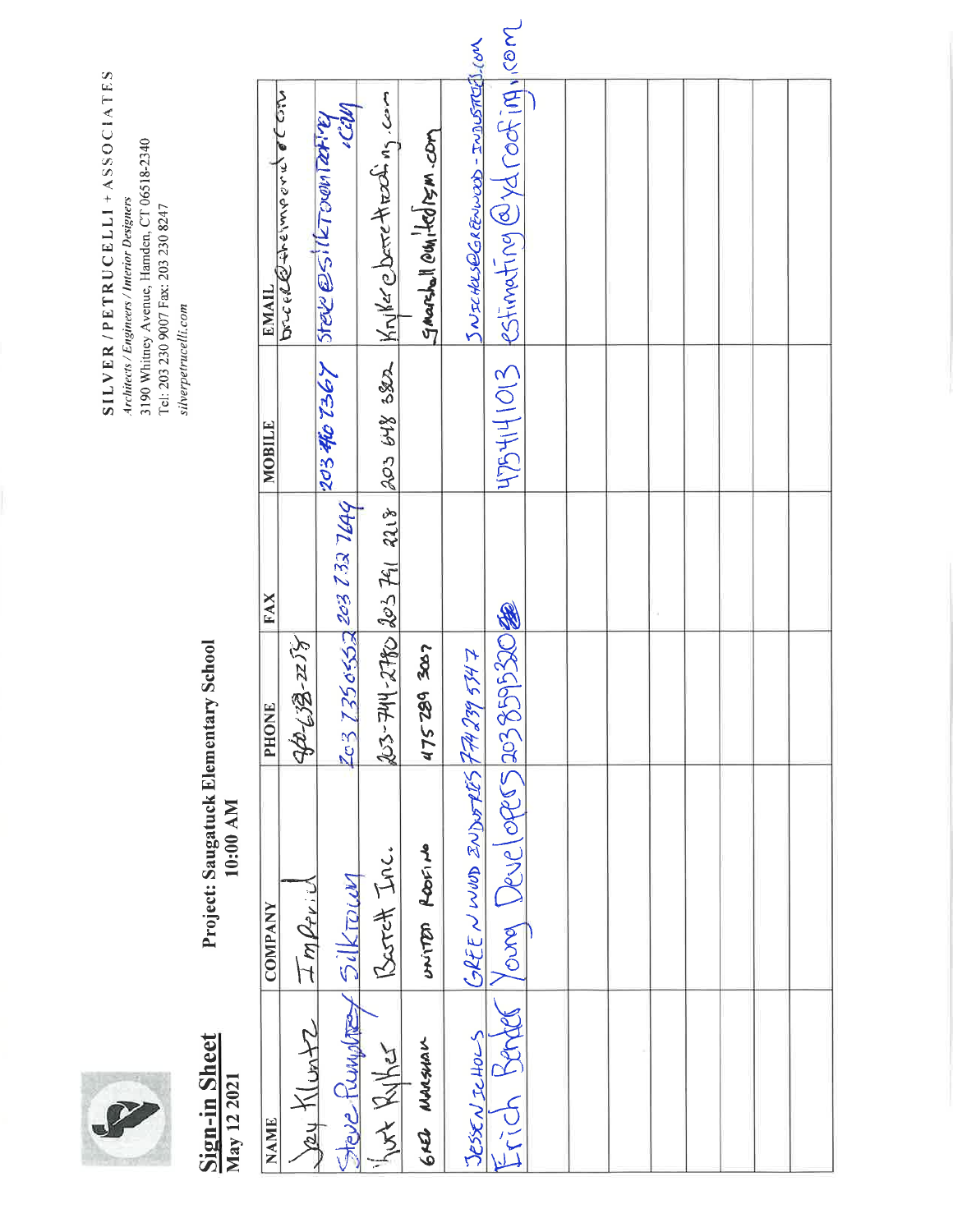

SILVER/PETRUCELLI + ASSOCIATES **BID RFI LOG**  *Architects / Engineers / Interior Designers*

Project: **Saugatuck Elementary School Partial Roof Replacement** State Project/Bid #: **RFI Deadline: <b>05/14/21 RFI** Deadline: **05/14/21** 

S/P+A Project #: **21.062** Bids Due: **05/21/21**

| RFI# | <b>OUESTION</b>                                                                                                                                                                                                                                       | <b>DATE</b><br><b>RECEIVED</b> | <b>RESPONSE</b>                                                                                                                                                                                                                                                                                                                                                                                                                                      | <b>ADDENDUM#</b><br><b>ISSUED</b> |
|------|-------------------------------------------------------------------------------------------------------------------------------------------------------------------------------------------------------------------------------------------------------|--------------------------------|------------------------------------------------------------------------------------------------------------------------------------------------------------------------------------------------------------------------------------------------------------------------------------------------------------------------------------------------------------------------------------------------------------------------------------------------------|-----------------------------------|
| 001  | Can you please clarify the Asbestos Abatement section 028213-4<br>Par. 1.6.A Testing Laboratory Services: Typically the roofing<br>samples and air monitoring (if required) are done by the owner is<br>this stating the contractor needs to do this? | 05/10/21                       | If the Contractor working with asbestos and OSHA requires<br>them to do personal air sampling on their employees, it<br>applies to the Contractor. The Owner does not hire someone<br>to run OSHA samples on contractors, that is their own<br>compliance requirements and not the Owner's responsibility.<br>If there is going to be area sampling adjacent to the work<br>areas and/or inside the building, that is the Owner's<br>responsibility. |                                   |
|      |                                                                                                                                                                                                                                                       |                                |                                                                                                                                                                                                                                                                                                                                                                                                                                                      |                                   |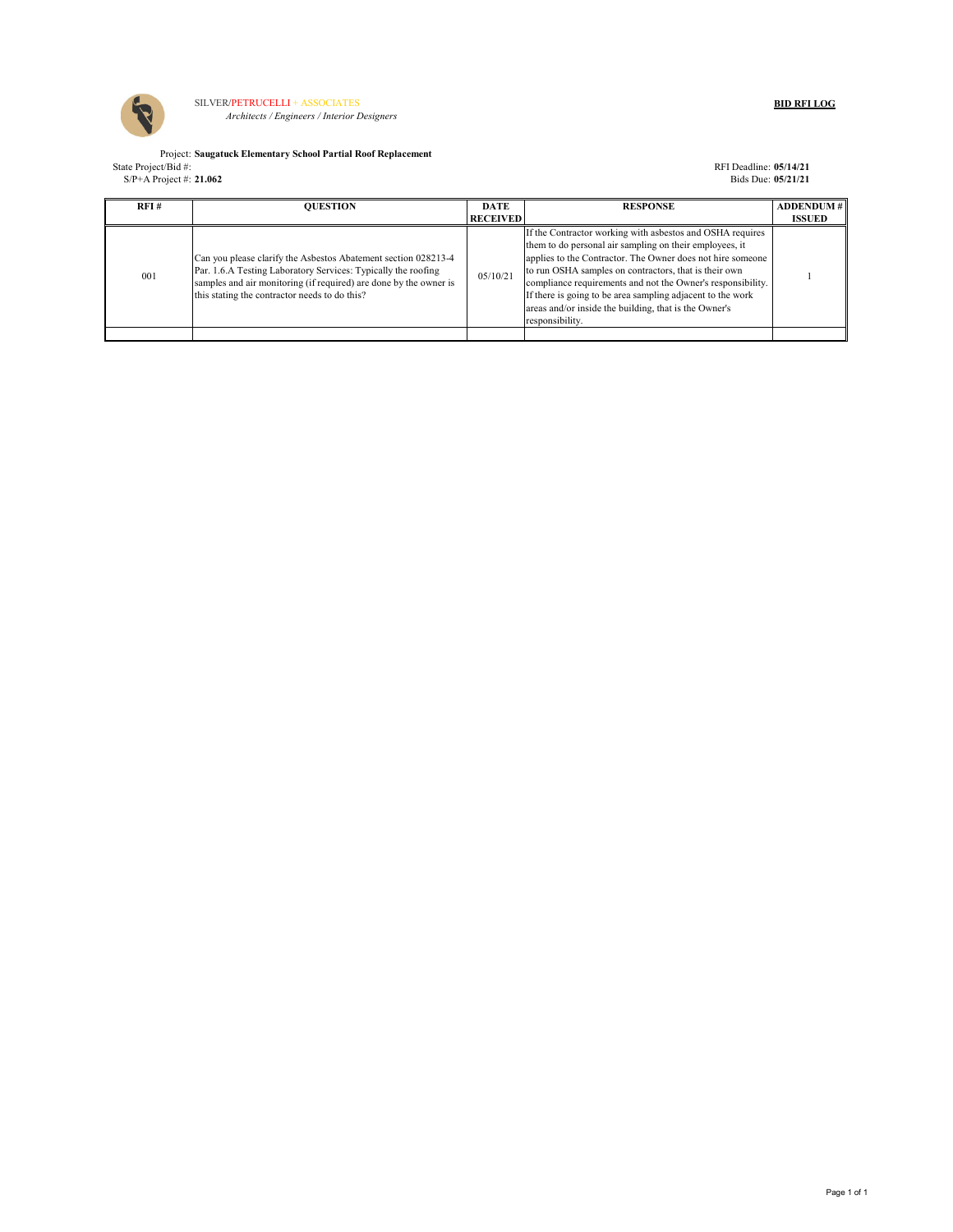# SECTION 264113 - LIGHTNING PROTECTION FOR STRUCTURES

## PART 1 - GENERAL

## 1.1 RELATED DOCUMENTS

A. Drawings and general provisions of the Contract, including General and Supplementary Conditions and Division 01 Specification Sections, apply to this Section.

## 1.2 SUMMARY

A. Section includes the removal of existing, replacement with new, and the testing and recertification of the lightning protection system.

## 1.3 SYSTEM DESCRIPTION

- A. Furnishing all labor, materials, and items of service required for the removal and replacing of a functional and unobtrusive lightning protection system for ordinary structures approved by the Architect, Engineer, and in strict accordance with this section of the specifications and the applicable contract drawings.
- B. If any departure from the contract drawings or submittal drawings (where they exist), covered below are deemed necessary by the Contractor, details of such departures and reasons therefore shall be submitted as soon as practical to the Architect and Engineer for approval.
- C. The lightning protection system shall be designed by a Lightning Protection Institute Certified Master Installer Designer and the drawing shall bear the seal. The seal shall be current at the time of submission and shall be signed by the Master Installer Designer. This shall be accepted in lieu of a state certified Engineers stamp on the lightning protection drawings.
- D. The lightning protection installation company shall employ LPI Certified Master Installers to do the actual removal, installation, and the certification shall be part of the submittal package. The card shall be carried on site at all times.

# 1.4 ACTION SUBMITTALS

- A. Product Data: For each type of product.
- B. Shop Drawings:
	- 1. Include layouts of the lightning protection system, with details of the components to be used in the installation.
	- 2. Include raceway locations needed for the installation of conductors.
	- 3. Details of air terminals, ground rods, ground rings, conductor supports, splices, and terminations, including concealment requirements.
	- 4. Include roof attachment details, coordinated with roof installation.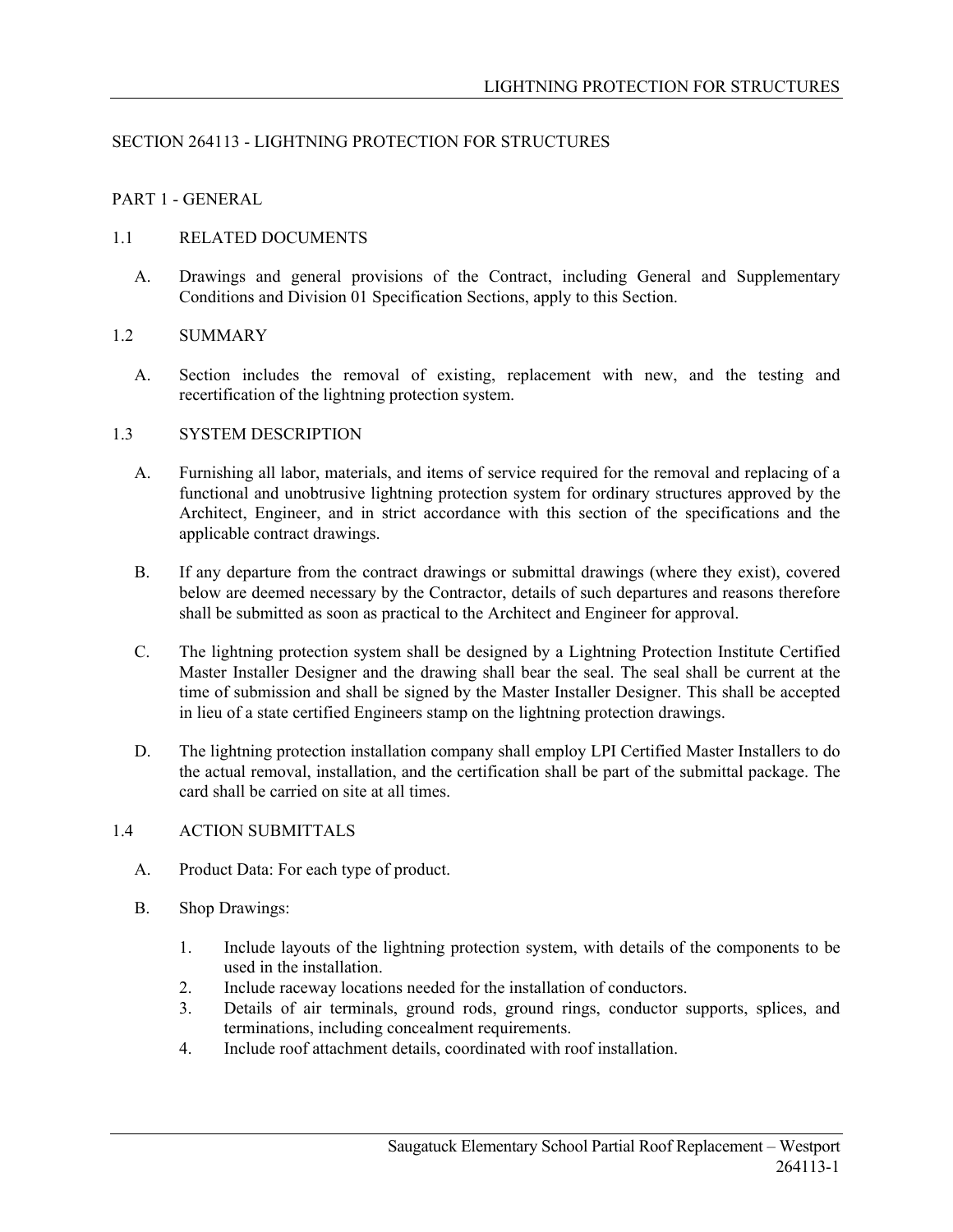## 1.5 INFORMATIONAL SUBMITTALS

- A. Qualification Data: For Installer.
- B. Product Certificates: For each type of roof adhesive for attaching the roof-mounted air terminal assemblies, approved by the roofing-material manufacturer.

## 1.6 CLOSEOUT SUBMITTALS

- A. Maintenance Data: For lightning protection system to include in maintenance manuals.
	- 1. In addition to items specified in Section 017823 "Operation and Maintenance Data," include the following:
		- a. Dimensioned site plan showing dimensioned route of the ground loop conductor and the ground rod locations. Comply with requirements of Section 017839 "Project Record Documents."
		- b. A system testing and inspection record, listing the results of inspections and ground resistance tests, as recommended by NFPA 780, Annex D.
- B. Submit complete as-built drawings showing the type, size, and locations of all grounding, down conductors, through-roof/through-wall assemblies, roof conductors, and air terminals shall be provided by the owner where they exist.
- C. Completion Certificate:
	- 1. LPI Master Certificate.

## 1.7 QUALITY ASSURANCE

- A. Installer Qualifications: Authorized installer listed in UL and a member of the Lightning Protection Institute. Authorized installer shall employ LPI Certified Master Installers to do the actual installation and the certification shall be part of the submittal package. The card shall be carried onsite at all times.
- B. The lightning protection system shall conform to the requirements for a complete lightning protection system in accordance with NFPA and LPI Standards. Upon completion, application shall be made to The Lightning Protection Institute for inspection and issuance of the LPI Inspection Program Certificate. UL Master Label will not be accepted as an equal.

# 1.8 SEQUENCING AND SCHEDULING

A. Coordinate the work of this Section with roofing installations. The roofing contractor will be responsible for sealing and flashing all lightning protection roof penetrations, if required, as per the roof manufacturer's recommendations.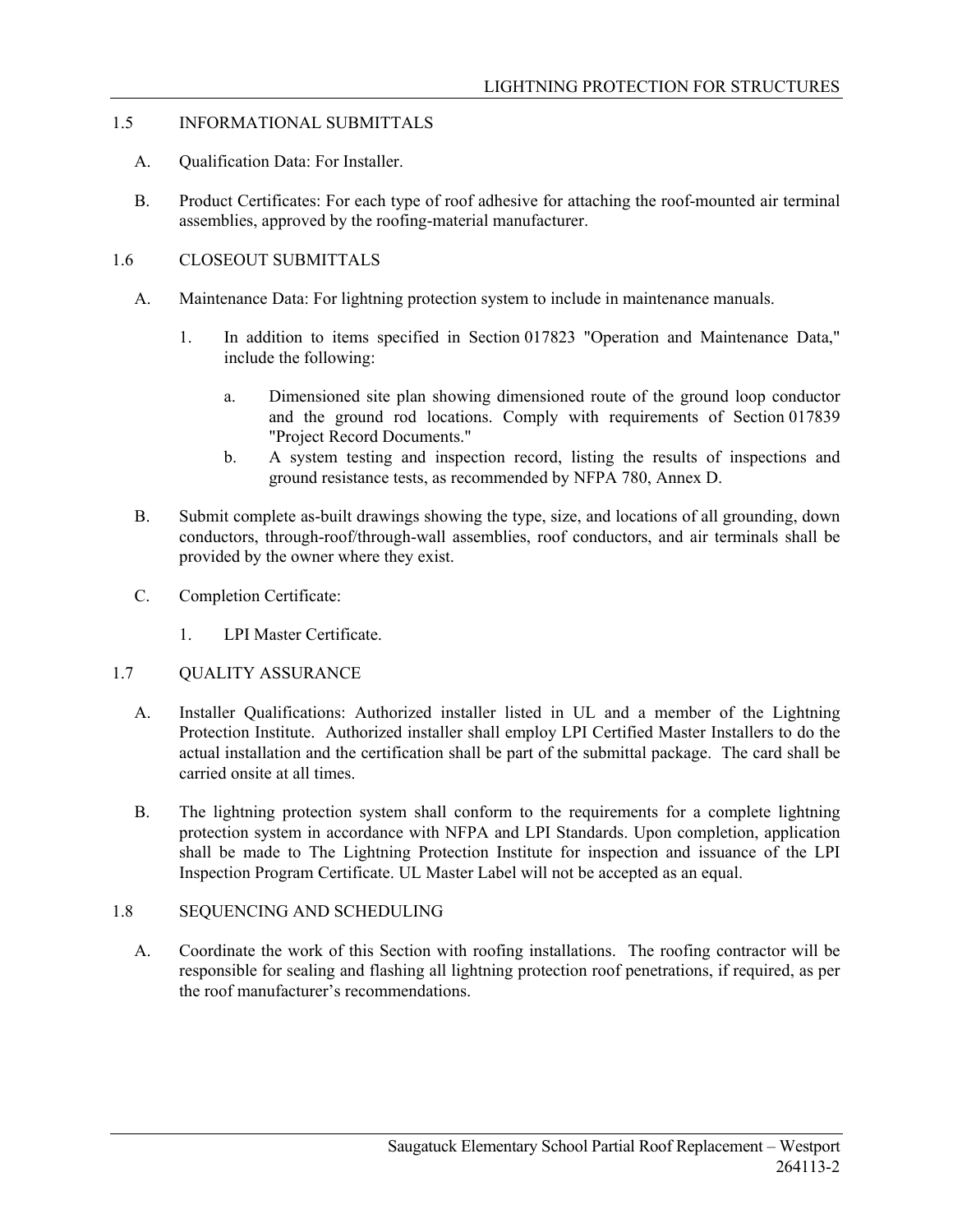## PART 2 - PRODUCTS

## 2.1 MANUFACTURERS

- A. Manufacturers: Subject to compliance with requirements, available manufacturers offering products that may be incorporated into the Work include, but are not limited to, the following:
	- 1. American Insulated Wire Corp.; a Leviton Company
	- 2. General Cable Corporation
	- 3. Senator Wire & Cable Company
	- 4. Southwire Company
	- 5. Substitutions: Under provisions of Section 012500 "Substitution Procedures".

## 2.2 PERFORMANCE REQUIREMENTS

- A. NFPA Lightning Protection Standard: Comply with NFPA 780 requirements for Class I buildings.
- B. Lightning Protection Components, Devices, and Accessories: Listed and labeled by a qualified testing agency as complying with UL 96, and marked for intended location and application.
- C. Remove the existing LPS material completely and replace all material in conformance with this specification. The new equipment shall be UL listed and properly UL labeled.

## 2.3 EQUIPMENT

A. Provide and install a complete lightning protection system in compliance with the specifications and standards of the most current editions of the National Fire Protection Association's Lightning Protection Standard 780, and Lightning Protection Institute Standard LPI-175. The system shall be installed by a lightning protection contractor who is listed by Underwriters Laboratories, Inc.

## 2.4 MATERIALS

A. All new lightning protection materials and components shall comply in weight, size and composition with UL 96 and lightning protection material requirements for this type of structure. All materials shall be matched in design and composition to the existing materials where possible. Aluminum components shall be used in locations where system components are mounted to aluminum, zinc, and galvanized surfaces to avoid galvanic corrosion of dissimilar metals. Class I materials shall be used on structures not more than 75 feet in height.

#### PART 3 - EXECUTION

# 3.1 EXAMINATION

- A. Verify that surfaces are ready to receive work.
- B. Beginning of installation means installer accepts existing conditions.